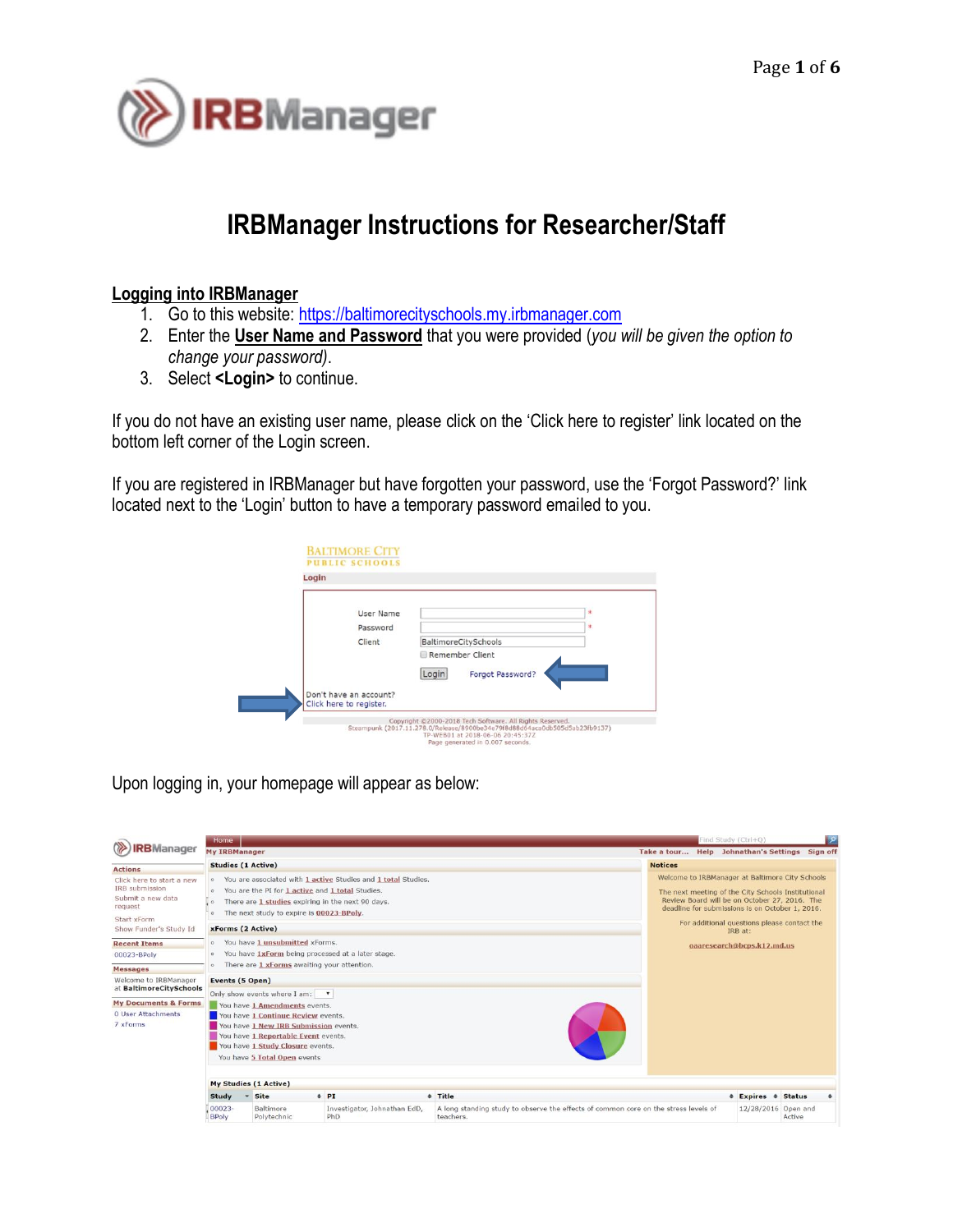### **To Change Your Password and other Settings**

After logging in select <settings> at the top right hand side of the page; you will then have the option to change your password, contact information, update your profile, etc.

|                                 | Home                   | Find Study (Ctrl+Q)                | ्। |
|---------------------------------|------------------------|------------------------------------|----|
| <b>.RB</b> Manager              | <b>My Settings</b>     | Help Johnathan's Settings Sign off |    |
| <b>Actions</b>                  | <b>Edit Settings</b>   |                                    |    |
| <b>Recent Items</b>             | Change My Password     |                                    |    |
| 00023-BPoly                     | Change My Profile      |                                    |    |
| <b>Messages</b>                 | My Phone Number(s)     |                                    |    |
| Welcome to IRBManager           | My Address(es)         |                                    |    |
| at BaltimoreCitySchools         | My Expirations         |                                    |    |
| <b>My Documents &amp; Forms</b> | Last 25 Logins         |                                    |    |
| 0 User Attachments              | <b>EMail Signature</b> |                                    |    |
| 4 xForms                        | <b>Linked Clients</b>  |                                    |    |

# **Your IRBManager Homepage is broken down into four main sections:**

**Studies -** Summary of your studies (*Studies that are not complete or have not been submitted will NOT appear in "Active"*)

Under "Studies" you will see the number of active and the total studies you are associated with. By clicking on either **#active** or **#total** will show a list of your studies you are associated with. This section lists the specific roles you have for each study (PI, Sub-I, Coordinator; etc.). This section also provides you with the next study to expire and all of the studies expiring in the next 90 days.

|         | <b>Studies (1 Active)</b>                                     |
|---------|---------------------------------------------------------------|
| $\circ$ | You are associated with 1 active Studies and 1 total Studies. |
| $\circ$ | You are the PI for 1 active and 1 total Studies.              |
|         | There are 1 studies expiring in the next 90 days.             |
| ο.      | The next study to expire is 00023-BPoly.                      |

# **xForms -** Summary of your xForms

Forms you are currently working on will be listed under **# unsubmitted xforms**. You can work on multiple forms at the same time, and save them for completing at a later time. If you click on this link, you will find a list of the forms you are working on but have not yet been submitted.



Once a form is submitted, it will be listed under **# xForms being processed**. You will be able to check on the status of a form after you have submitted it by clicking on this link. The current stage the form is in will be listed under the Stage column. For example, **"Under Review**" means that the form is under review by the IRB.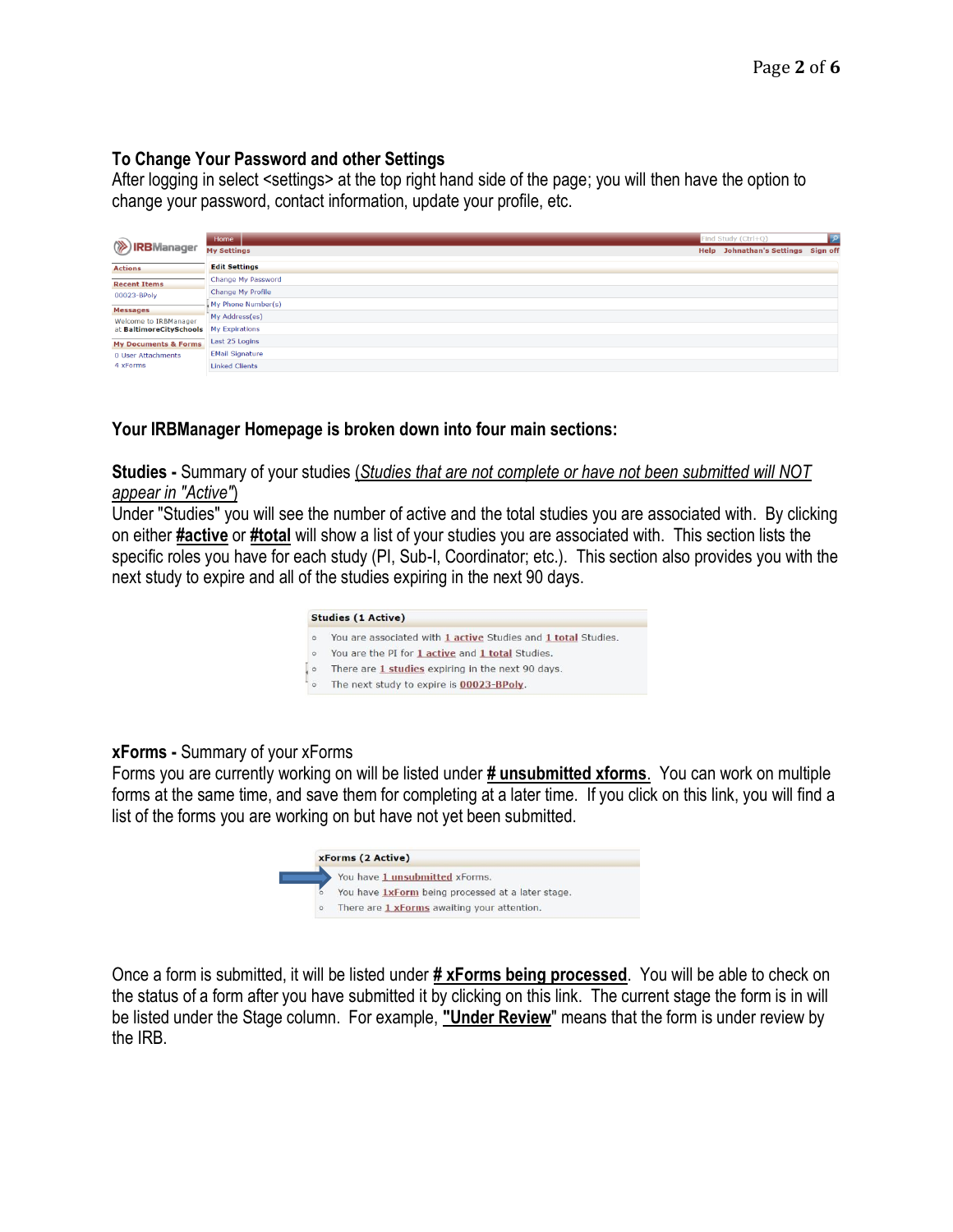xForms (2 Active)



Forms that require your sign off will be listed under **# xForms awaiting your attention.** After you click on the link, it will bring up a list of forms. If you click on the box on the upper right corner next to "Show forms requiring approvals ONLY", the list will be sorted and display only the forms you need to sign off on.



## **Events**

Once a form has been submitted and accepted into IRBManager, an event is created. To see what events are open (i.e.; Modifications, New Study Submissions, etc.) look under the events section and you will be able to check the status of that event.



# **My Studies -** Listing of your studies

You can filter your list of studies on the particular item you choose to filter (i.e.; PI Name, Expiration Date, etc.). When the filter feature is turned on, a yellow dashed box surrounds the data. To remove the filter, click again on your original filter item.

| My Studies (1 Active)     |                                 |                                     |                                                                                                  |  |                              |        |  |
|---------------------------|---------------------------------|-------------------------------------|--------------------------------------------------------------------------------------------------|--|------------------------------|--------|--|
| Study                     | <b>Site</b>                     | PI                                  | Title                                                                                            |  | $\div$ Expires $\div$ Status |        |  |
| $00023 -$<br><b>BPoly</b> | <b>Baltimore</b><br>Polytechnic | Investigator, Johnathan EdD,<br>PhD | A long standing study to observe the effects of common core on the stress levels of<br>teachers. |  | 12/28/2016 Open and          | Active |  |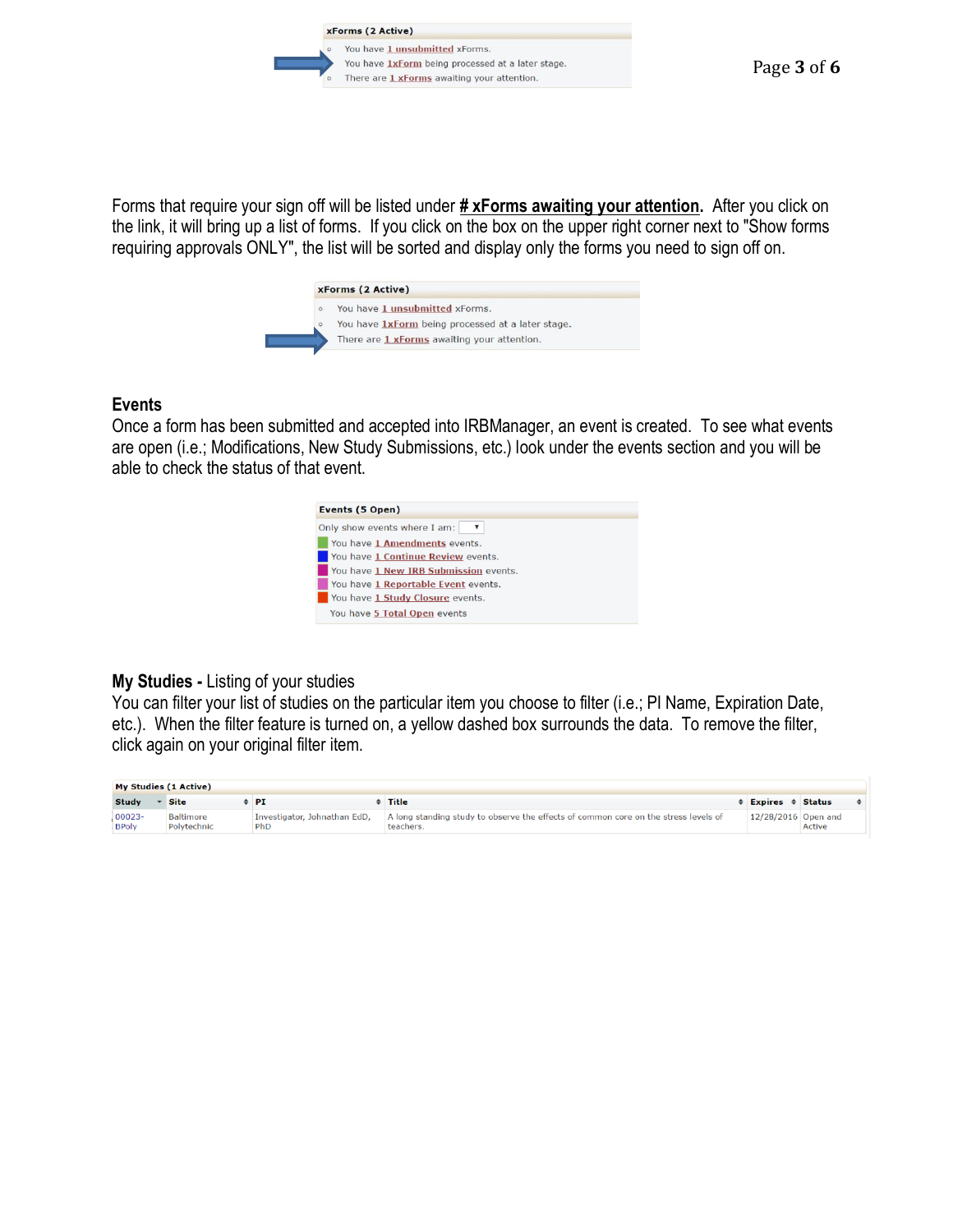# **TO SUBMIT FORMS TO THE IRB – SELECT FORM THE FOLLOWING OPTIONS**

#### 1. **Creating a New IRB Submission**

If you want to create a new study submission form, click on **<Click here to start a new IRB submission>**



#### 2. **Submitting a new data request**

If you want to submit a new data request, click on **<Submit a new data request>**



### 3. **Creating forms for Active Studies**

To submit a request on an active study, click on **# active** Studies,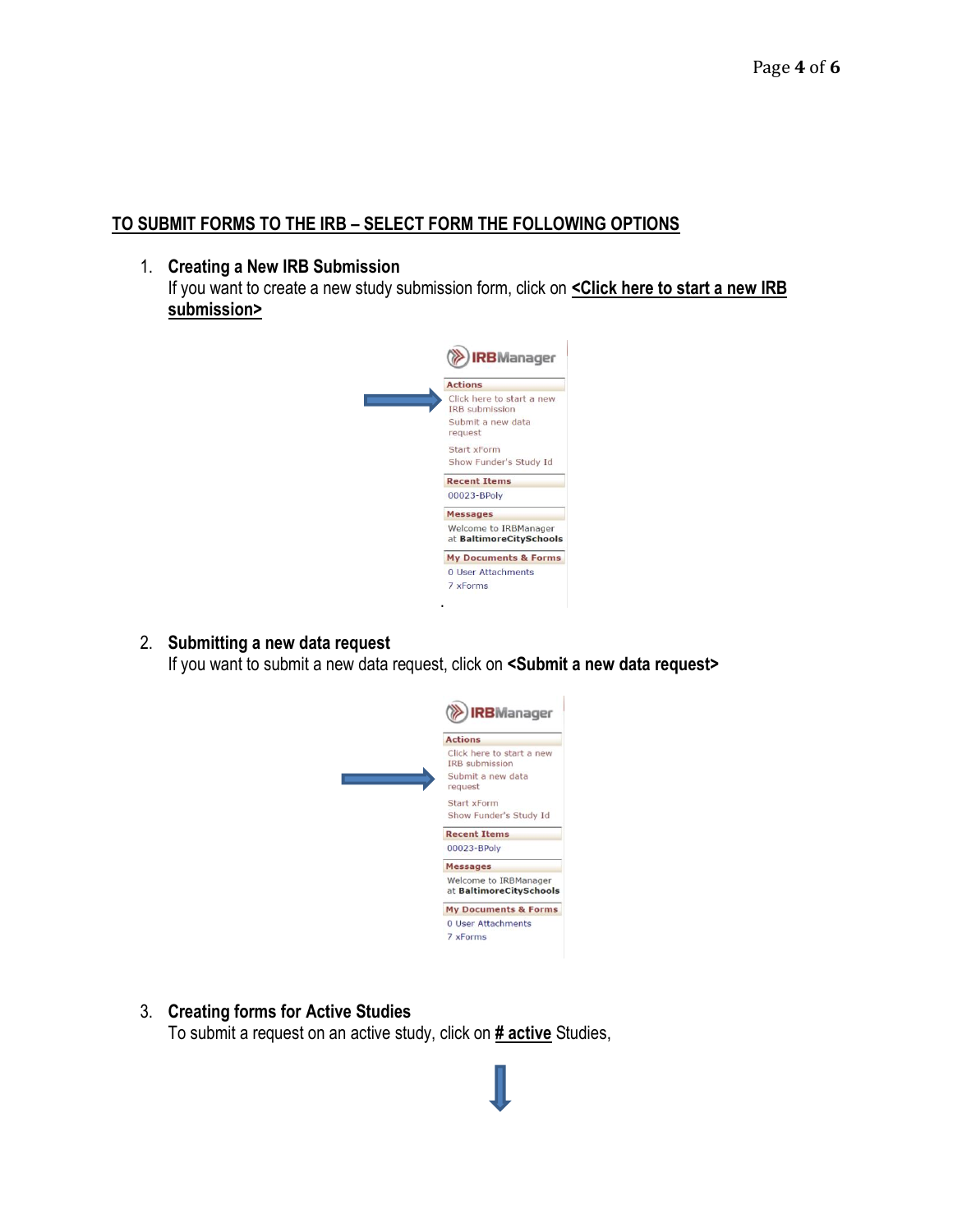

then click on **Study #** under the "**Study #**" column.

| <b>Studies (1 Active)</b> |                          |                                                                                                  |                          |                                                |                    |   |
|---------------------------|--------------------------|--------------------------------------------------------------------------------------------------|--------------------------|------------------------------------------------|--------------------|---|
| <b>Study</b>              | <b>Site</b>              | Title                                                                                            | $\div$ Expires $\div$ PI |                                                | <b>Status</b>      | ٠ |
| 00023-<br><b>BPoly</b>    | Baltimore<br>Polytechnic | A long standing study to observe the effects of common core on the stress levels of<br>teachers. |                          | 12/28/2016 Investigator, Johnathan EdD,<br>PhD | Open and<br>Active |   |
| --                        |                          |                                                                                                  |                          |                                                |                    |   |

Once in the study, click on <**Start xForm**> on the left side of your screen under "Actions."



Select the event **form** by clicking on the form's title.

**Note:** The screen below represents **SOME** of the available forms. (screenshot is for example only).

|                        | Manager                           |                                                                                                                                                                                          |
|------------------------|-----------------------------------|------------------------------------------------------------------------------------------------------------------------------------------------------------------------------------------|
| <b>Select xForm to</b> |                                   | Filter:                                                                                                                                                                                  |
| <b>Action</b>          | Form (Click to start)             | <b>Description</b>                                                                                                                                                                       |
| A                      | <b>Closure Form</b>               | <b>Closure Form</b>                                                                                                                                                                      |
| a                      | Data request Form                 | Data request Form Please use this form to submit a data request that doesn't require IRB approval                                                                                        |
| A                      | <b>IRB New Submission</b><br>Form | <b>IRB New Submission Form</b>                                                                                                                                                           |
| a)                     | <b>Modification Form</b>          | <b>Modification Form</b>                                                                                                                                                                 |
| A                      | <b>Reportable Event</b>           | Principal Investigators are required to report to the IRB all unanticipated problems and adverse events as well as protocol deviations and non-compliance to City Schools IRB<br>policy. |
| A                      | <b>Request for Renewal</b>        | <b>Request for Renewal</b>                                                                                                                                                               |

**PLEASE NOTE:** To complete one of the above forms, you must be in the specific study for which you want to complete the form. The only exception is the IRB New Submission Form.